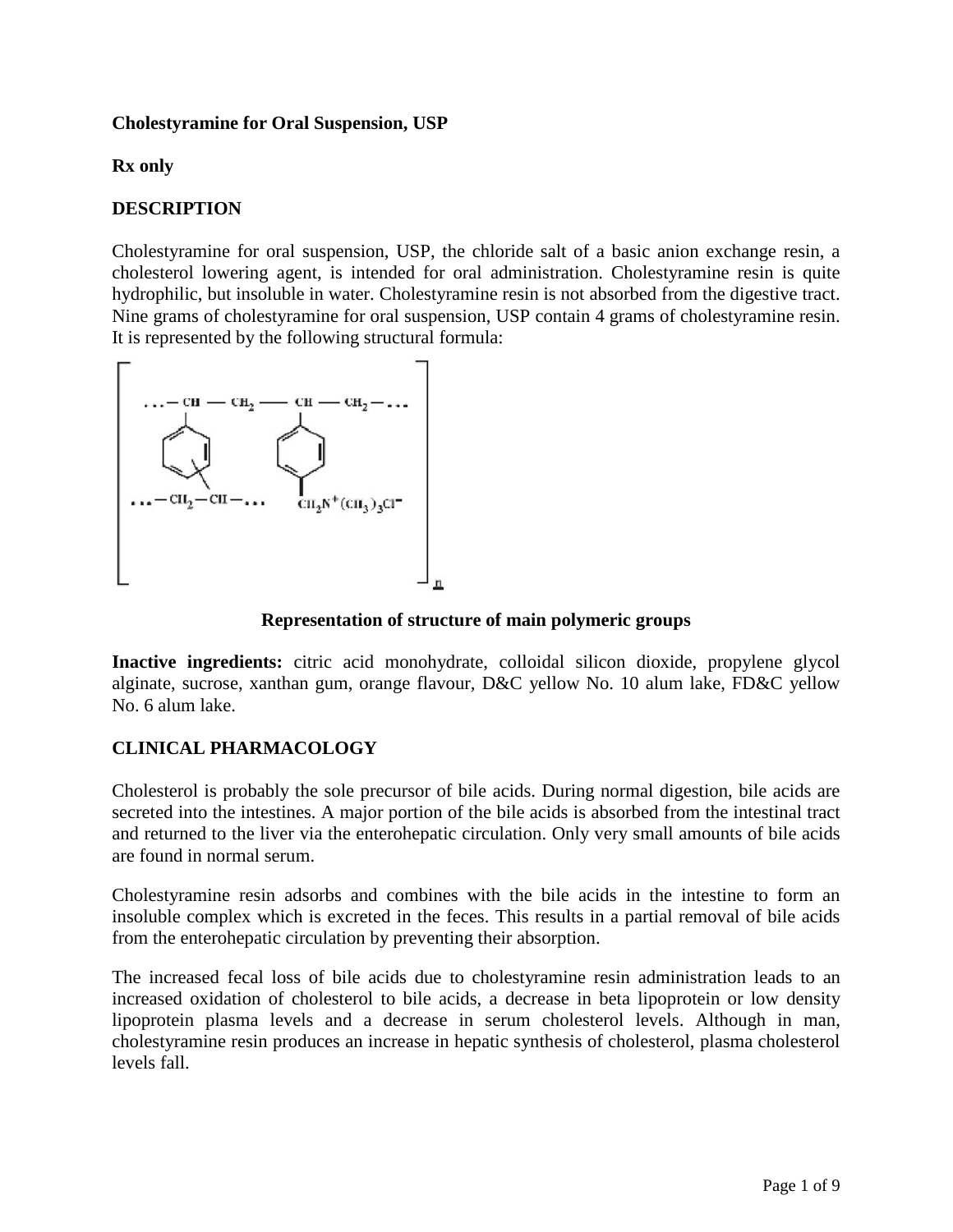In patients with partial biliary obstruction, the reduction of serum bile acid levels by cholestyramine resin reduces excess bile acids deposited in the dermal tissue with resultant decrease in pruritus.

# **Clinical Studies**

In a large, placebo-controlled, multi-clinic study,  $LRC-CPPT<sup>1</sup>$ , hypercholesterolemic subjects treated with cholestyramine resin had mean reduction in total and low-density lipoprotein cholesterol (LDL-C) which exceeded those for diet and placebo treatment by 7.2% and 10.4%, respectively. Over the seven-year study period the cholestyramine resin group experienced a 19% reduction (relative to the incidence in the placebo group) in the combined rate of coronary heart disease death plus non-fatal myocardial infarction (cumulative incidence of 7% cholestyramine resin and 8.6% placebo). The subjects included in the study were men aged 35 to 59 with serum cholesterol levels above 265 mg/dL and no previous history of heart disease. It is not clear to what extent these findings can be extrapolated to females and other segments of the hypercholesterolemic population (see also **PRECAUTIONS, [Carcinogenesis, Mutagenesis,](#page-4-0)  [Impairment of Fertility\).](#page-4-0)**

Two controlled clinical trials have examined the effects of cholestyramine monotherapy upon coronary atherosclerotic lesions using coronary arteriography. In the NHLBI Type II Coronary Intervention Trial<sup>[2](#page-8-0)</sup>, 116 patients (80% male) with coronary artery disease (CAD) documented by arteriography were randomized to cholestyramine resin or placebo for five years of treatment. Final study arteriography revealed progression of coronary artery disease in 49% of placebo patients compared to 32% of the cholestyramine resin group ( $p < 0.05$ ).

In the St. Thomas Atherosclerosis Regression Study (STARS)<sup>3</sup>, 90 hypercholesterolemic men with CAD were randomized to three blinded treatments: usual care, lipid-lowering diet and lipidlowering diet plus cholestyramine resin. After 36 months, follow-up coronary arteriography revealed progression of disease in 46% of usual care patients, 15% of patients on lipid-lowering diet and 12% of those receiving diet plus cholestyramine resin ( $p < 0.02$ ). The mean absolute width of coronary segments decreased in the usual care group, increased slightly (0.003 mm) in the diet group and increased by 0.103 mm in the diet plus cholestyramine group ( $p < 0.05$ ). Thus in these randomized controlled clinical trials using coronary arteriography, cholestyramine resin monotherapy has been demonstrated to slow progression<sup>2,3</sup> and promote regression<sup>3</sup> of atherosclerotic lesions in the coronary arteries of patients with coronary artery disease.

The effect of intensive lipid-lowering therapy on coronary atherosclerosis has been assessed by arteriography in hyperlipidemic patients. In these randomized, controlled clinical trials, patients were treated for two to four years by either conventional measures (diet, placebo or in some cases low dose resin) or intensive combination therapy using diet plus colestipol (an anion exchange resin with a mechanism of action and an effect on serum lipids similar to that of cholestyramine resin) plus either nicotinic acid or lovastatin. When compared to conventional measures, intensive lipid-lowering combination therapy significantly reduced the frequency of progression and increased the frequency of regression of coronary atherosclerotic lesions in patients with or at risk for coronary artery disease.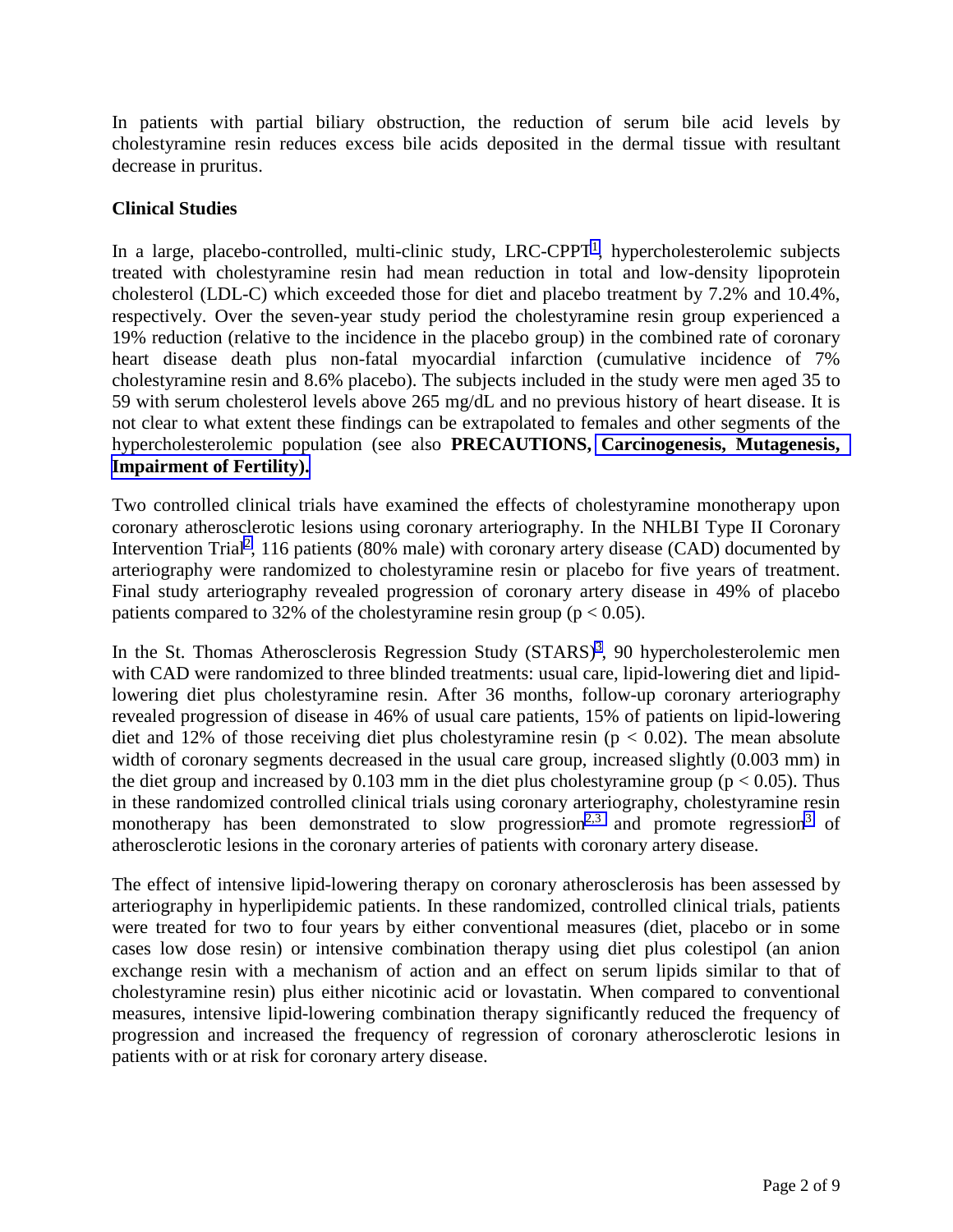#### **INDICATIONS AND USAGE**

1) Cholestyramine for oral suspension, USP is indicated as adjunctive therapy to diet for the reduction of elevated serum cholesterol in patients with primary hypercholesterolemia (elevated low density lipoprotein [LDL] cholesterol) who do not respond adequately to diet. Cholestyramine for oral suspension, USP may be useful to lower LDL cholesterol in patients who also have hypertriglyceridemia, but it is not indicated where hypertriglyceridemia is the abnormality of most concern.

Therapy with lipid-altering agents should be a component of multiple risk factor intervention in those individuals at significantly increased risk for atherosclerotic vascular disease due to hypercholesterolemia. Treatment should begin and continue with dietary therapy specific for the type of hyperlipoproteinemia determined prior to initiation of drug therapy. Excess body weight may be an important factor and caloric restriction for weight normalization should be addressed prior to drug therapy in the overweight.

Prior to initiating therapy with cholestyramine resin, secondary causes of hypercholesterolemia (e.g., poorly controlled diabetes mellitus, hypothyroidism, nephrotic syndrome, dysproteinemias, obstructive liver disease, other drug therapy, alcoholism), should be excluded and a lipid profile performed to assess Total cholesterol, HDL-C and triglycerides (TG). For individuals with TG less than 400 mg/dL (< 4.5 mmol/L), LDL-C can be estimated using the following equation:

LDL-C = Total cholesterol -  $[(TG/5) + HDL-C]$ 

For TG levels > 400 mg/dL, this equation is less accurate and LDL-C concentrations should be determined by ultracentrifugation. In hypertriglyceridemic patients, LDL-C may be low or normal despite elevated Total-C. In such cases cholestyramine resin may not be indicated.

Serum cholesterol and triglyceride levels should be determined periodically based on NCEP guidelines to confirm initial and adequate long-term response. A favorable trend in cholesterol reduction should occur during the first month of cholestyramine resin therapy. The therapy should be continued to sustain cholesterol reduction. If adequate cholesterol reduction is not attained, increasing the dosage of cholestyramine resin or adding other lipid-lowering agents in combination with cholestyramine resin should be considered.

Since the goal of treatment is to lower LDL-C, the NCEP<sup>[4](#page-8-0)</sup> recommends that LDL-C levels be used to initiate and assess treatment response. If LDL-C levels are not available then Total-C alone may be used to monitor long-term therapy. A lipoprotein analysis (including LDL-C determination) should be carried out once a year. The NCEP treatment guidelines are summarized below.

|                                 |                               | $LDL$ -Cholesterol mg/dL (mmol/L) |                     |
|---------------------------------|-------------------------------|-----------------------------------|---------------------|
| <b>Definite Atherosclerotic</b> | <b>Two or More Other Risk</b> | <b>Initiation Level</b>           | Goal                |
| Disease*                        | <b>Factors</b> <sup>†</sup>   |                                   |                     |
| No                              | No                            | $\geq$ 190 ( $\geq$ 4.9)          | < 160 (< 4.1)       |
| No                              | Yes                           | $\geq 160 \; (\geq 4.1)$          | $<$ 130 ( $<$ 3.4)  |
| Yes                             | Yes or No                     | $\geq$ 130 ( $\geq$ 3.4)          | $\leq 100 \leq 2.6$ |

\* Coronary heart disease or peripheral vascular disease (including symptomatic carotid artery disease).

† Other risk factors for coronary heart disease (CHD) include: age (males ≥ 45 years; females: ≥ 55 years or premature menopause without estrogen replacement therapy); family history of premature CHD; current cigarette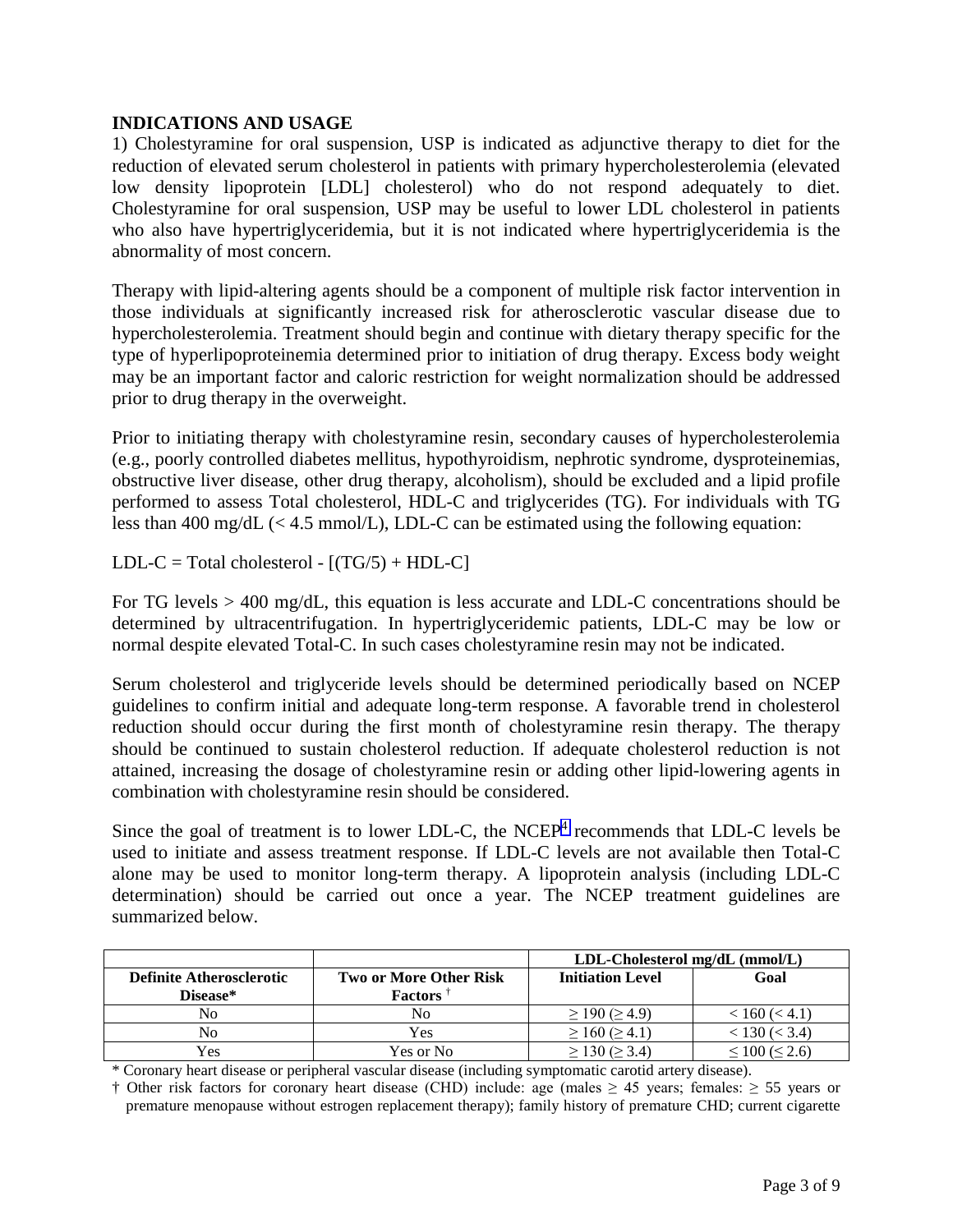<span id="page-3-0"></span>smoking; hypertension; confirmed HDL-C < 35 mg/dL (< 0.91 mmol/L); and diabetes mellitus. Subtract one risk factor if HDL-C is  $\geq 60$  mg/dL ( $\geq 1.6$  mmol/L).

Cholestyramine resin monotherapy has been demonstrated to retard the rate of progression<sup>[2, 3](#page-8-1)</sup> and increase the rate of regression<sup>[3](#page-8-0)</sup> of coronary atherosclerosis.

2) Cholestyramine for oral suspension, USP is indicated for the relief of pruritus associated with partial biliary obstruction. Cholestyramine resin has been shown to have a variable effect on serum cholesterol in these patients. Patients with primary biliary cirrhosis may exhibit an elevated cholesterol as part of their disease.

## **CONTRAINDICATIONS**

Cholestyramine for oral suspension, USP is contraindicated in patients with complete biliary obstruction where bile is not secreted into the intestine and in those individuals who have shown hypersensitivity to any of its components.

#### **PRECAUTIONS**

#### **General**

Chronic use of cholestyramine resin may be associated with increased bleeding tendency due to hypoprothrombinemia associated with Vitamin K deficiency. This will usually respond promptly to parenteral Vitamin  $K_1$  and recurrences can be prevented by oral administration of Vitamin  $K_1$ . Reduction of serum or red cell folate has been reported over long term administration of cholestyramine resin. Supplementation with folic acid should be considered in these cases.

There is a possibility that prolonged use of cholestyramine resin, since it is a chloride form of anion exchange resin, may produce hyperchloremic acidosis. This would especially be true in younger and smaller patients where the relative dosage may be higher. Caution should also be exercised in patients with renal insufficiency or volume depletion and in patients receiving concomitant spironolactone.

Cholestyramine resin may produce or worsen preexisting constipation. The dosage should be increased gradually in patients to minimize the risk of developing fecal impaction. In patients with preexisting constipation, the starting dose should be 1 sachet or 1 scoop once daily for 5 days to 7 days, increasing to twice daily with monitoring of constipation and of serum lipoproteins, at least twice, 4 weeks to 6 weeks apart. Increased fluid intake and fiber intake should be encouraged to alleviate constipation and a stool softener may occasionally be indicated. If the initial dose is well tolerated, the dose may be increased as needed by one dose/day (at monthly intervals) with periodic monitoring of serum lipoproteins. If constipation worsens or the desired therapeutic response is not achieved at one dose/day to six doses/day, combination therapy or alternate therapy should be considered. Particular effort should be made to avoid constipation in patients with symptomatic coronary artery disease. Constipation associated with cholestyramine resin may aggravate hemorrhoids.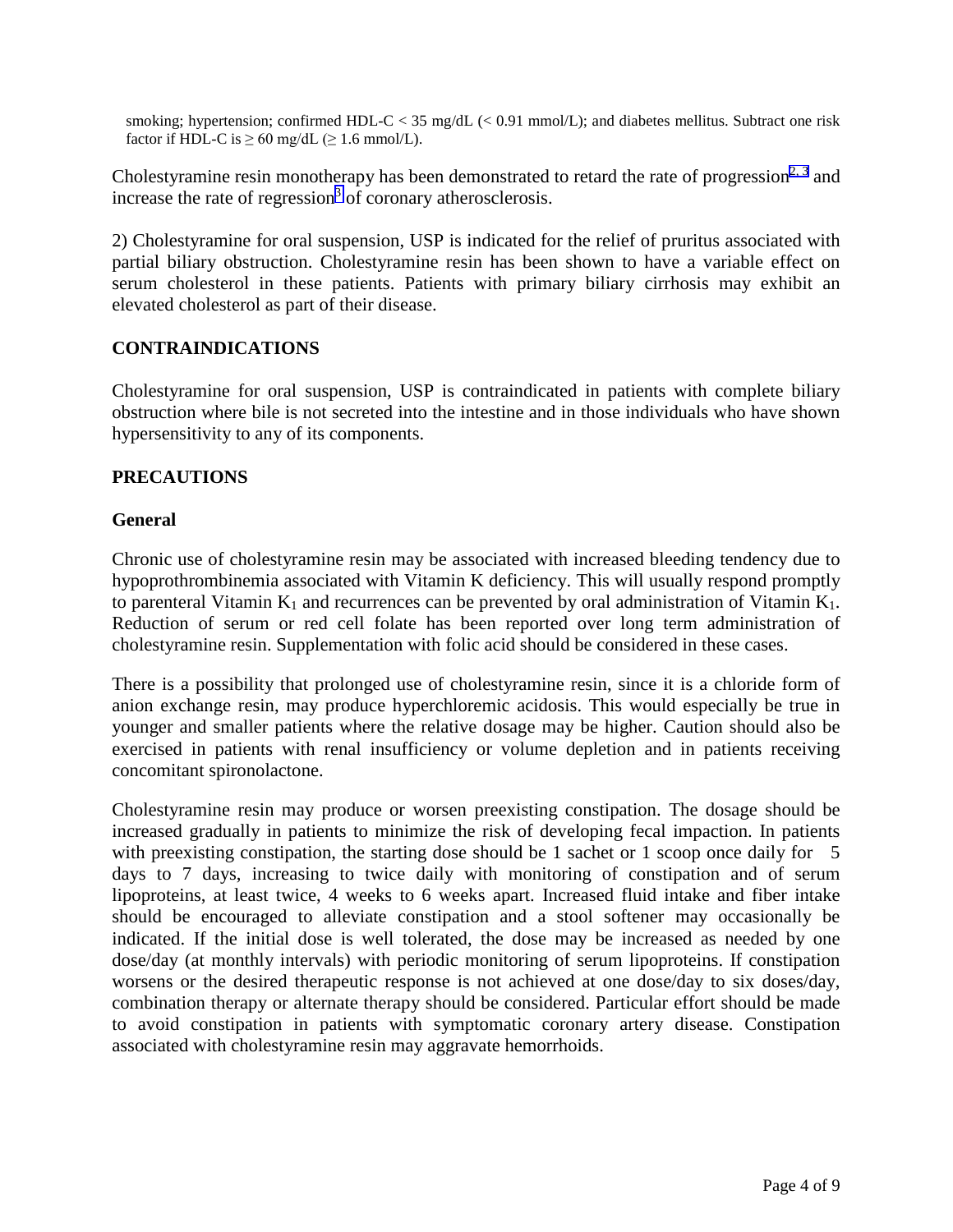### <span id="page-4-2"></span><span id="page-4-1"></span>**Information for Patients**

Inform your physician if you are pregnant or plan to become pregnant or are breast-feeding. Drink plenty of fluids and mix each 9 gram dose of cholestyramine for oral suspension in at least 2 ounces to 6 ounces of fluid before taking. Sipping or holding the resin suspension in the mouth for prolonged periods may lead to changes in the surface of the teeth resulting in discoloration, erosion of enamel or decay, good oral hygiene should be maintained.

### **Laboratory Tests**

<span id="page-4-0"></span>Serum cholesterol levels should be determined frequently during the first few months of therapy and periodically thereafter. Serum triglyceride levels should be measured periodically to detect whether significant changes have occurred.

The LRC-CPPT showed a dose-related increase in serum triglycerides of 10.7% to 17.1% in the cholestyramine-treated group, compared with an increase of 7.9% to 11.7% in the placebo group. Based on the mean values and adjusting for the placebo group, the cholestyramine-treated group showed an increase of 5% over pre-entry levels the first year of the study and an increase of 4.3% the seventh year.

## **Drug Interactions**

Cholestyramine resin may delay or reduce the absorption of concomitant oral medication such as phenylbutazone, warfarin, thiazide diuretics (acidic) or propranolol (basic), as well as tetracycline, penicillin G, phenobarbital, thyroid and thyroxine preparations, estrogens and progestins and digitalis. Interference with the absorption of oral phosphate supplements has been observed with another positively-charged bile acid sequestrant. Cholestyramine resin may interfere with the pharmacokinetics of drugs that undergo enterohepatic circulation. The discontinuance of cholestyramine resin could pose a hazard to health if a potentially toxic drug such as digitalis has been titrated to a maintenance level while the patient was taking cholestyramine resin.

Because cholestyramine binds bile acids, cholestyramine resin may interfere with normal fat digestion and absorption and thus may prevent absorption of fat soluble vitamins such as A, D, E and K. When cholestyramine resin is given for long periods of time, concomitant supplementation with water-miscible (or parenteral) forms of fat-soluble vitamins should be considered.

SINCE CHOLESTYRAMINE RESIN MAY BIND OTHER DRUGS GIVEN CONCURRENTLY, IT IS RECOMMENDED THAT PATIENTS TAKE OTHER DRUGS AT LEAST 1 HOUR BEFORE OR 4 HOURS TO 6 HOURS AFTER CHOLESTYRAMINE RESIN (OR AT AS GREAT AN INTERVAL AS POSSIBLE) TO AVOID IMPEDING THEIR ABSORPTION.

#### **Carcinogenesis, Mutagenesis, Impairment of Fertility**

In studies conducted in rats in which cholestyramine resin was used as a tool to investigate the role of various intestinal factors, such as fat, bile salts and microbial flora, in the development of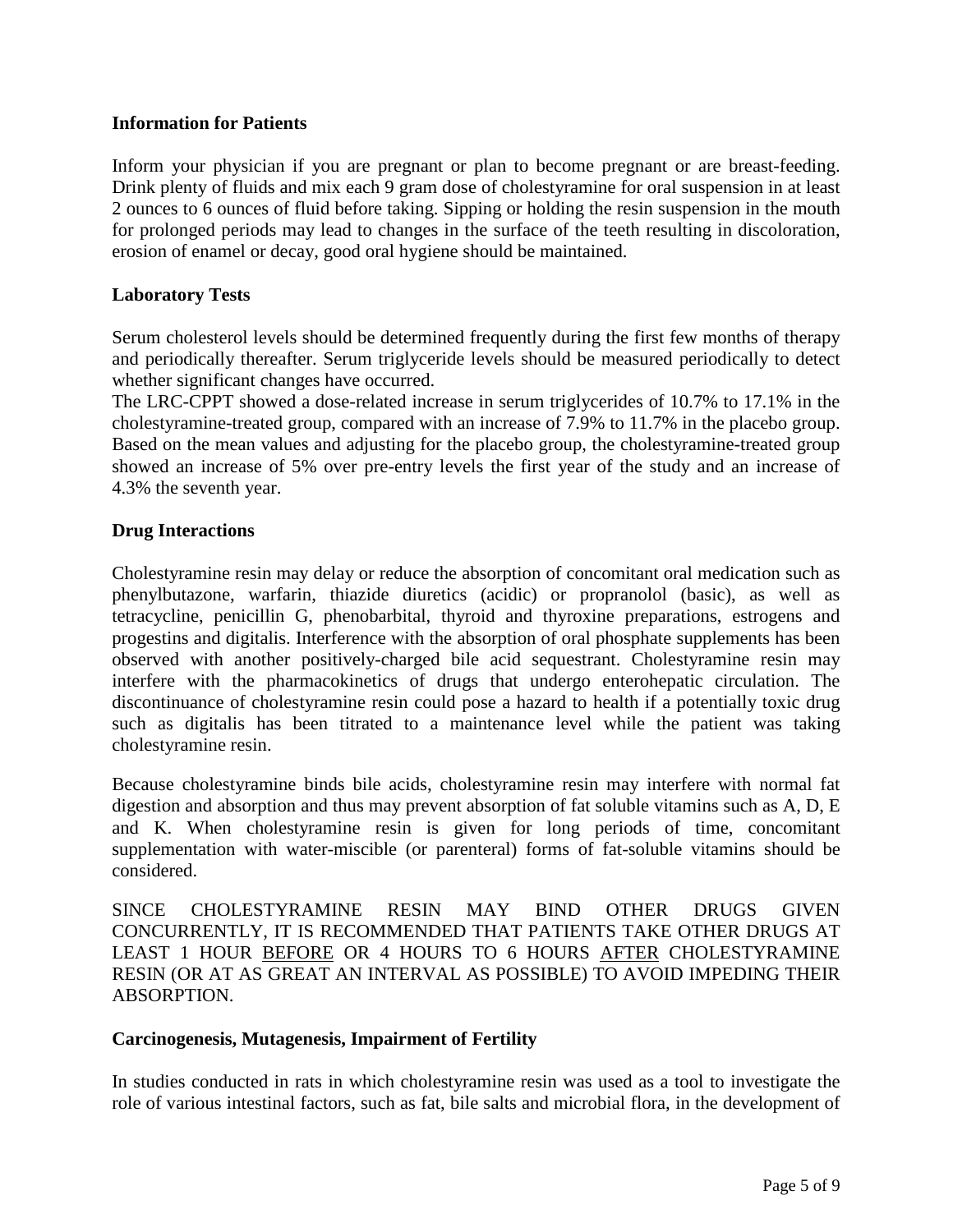intestinal tumors induced by potent carcinogens, the incidence of such tumors was observed to be greater in cholestyramine resin-treated rats than in control rats.

The relevance of this laboratory observation from studies in rats to the clinical use of cholestyramine resin is not known. In the LRC-CPPT study referred to above, the total incidence of fatal and nonfatal neoplasms was similar in both treatment groups. When the many different categories of tumors are examined, various alimentary system cancers were somewhat more prevalent in the cholestyramine group. The small numbers and the multiple categories prevent conclusions from being drawn. However, in view of the fact that cholestyramine resin is confined to the GI tract and not absorbed and in light of the animal experiments referred to above, a six-year post-trial follow-up of the LRC-CPPT<sup>5</sup> patient population has been completed (a total of 13.4 years of in-trial plus post-trial follow-up) and revealed no significant difference in the incidence of cause-specific mortality or cancer morbidity between cholestyramine and placebo treated patients.

# **Pregnancy**

There are no adequate and well controlled studies in pregnant women. The use of cholestyramine in pregnancy or lactation or by women of childbearing age requires that the potential benefits of drug therapy be weighted against the possible hazards to the mother and child. Cholestyramine is not absorbed systemically, however, it is known to interfere with absorption of fat-soluble vitamins; accordingly, regular prenatal supplementation may not be adequate (see **PRECAUTIONS, Drug [Interactions](#page-4-1)**).

#### **Nursing Mothers**

Caution should be exercised when cholestyramine resin is administered to a nursing mother. The possible lack of proper vitamin absorption described in the "Pregnancy" section may have an effect on nursing infants.

#### **Pediatric Use**

Although an optimal dosage schedule has not been established, standard texts <sup>[\(6, 7\)](#page-8-0)</sup> list a usual pediatric dose of 240 mg/kg/day of anhydrous cholestyramine resin in two to three divided doses, normally not to exceed 8 g/day with dose titration based on response and tolerance.

In calculating pediatric dosages, 44.4 mg of anhydrous cholestyramine resin are contained in 100 mg of cholestyramine for oral suspension, USP.

The effects of long-term drug administration, as well as its effect in maintaining lowered cholesterol levels in pediatric patients, are unknown. Also see [ADVERSE REACTIONS.](#page-6-0)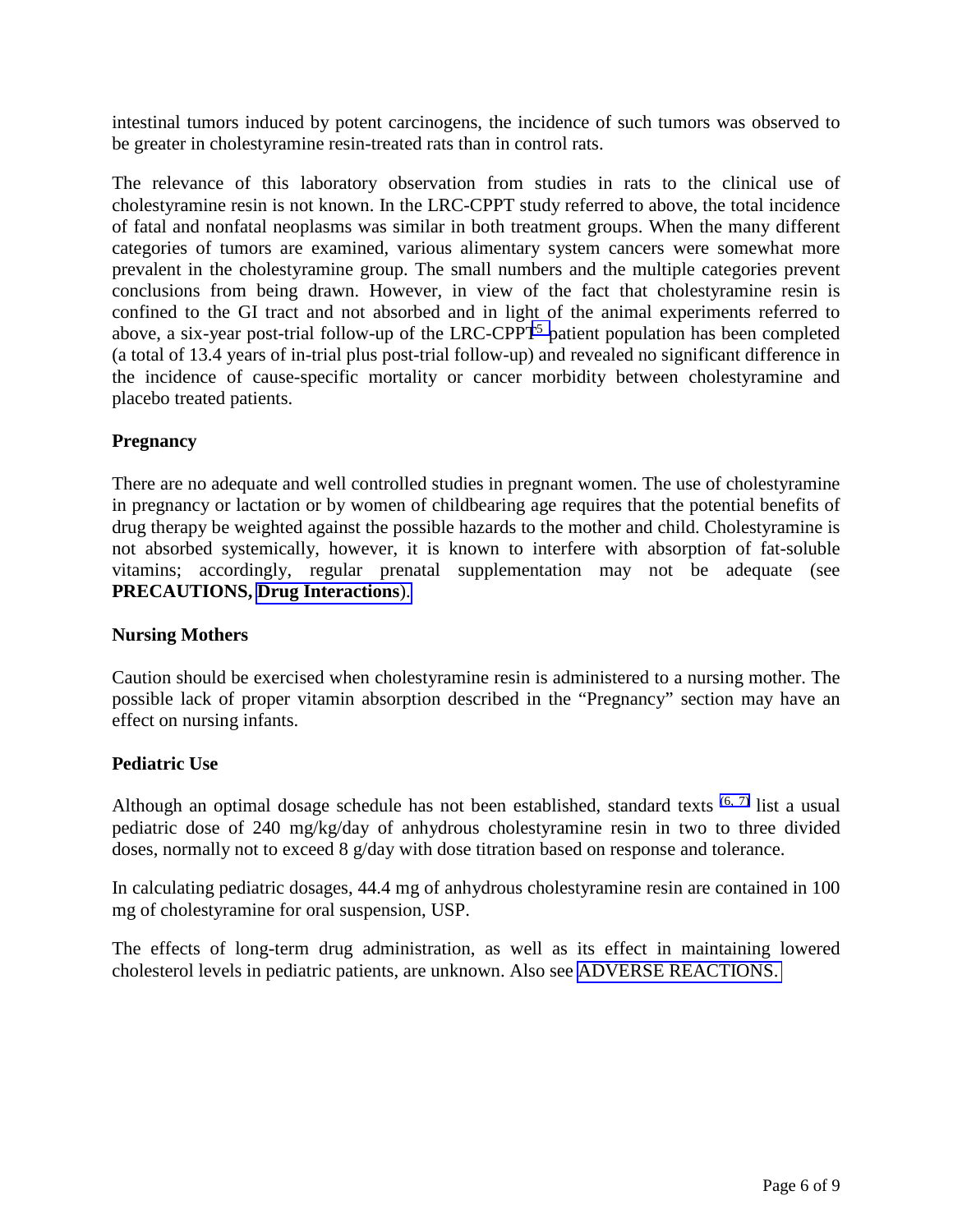### <span id="page-6-0"></span>**ADVERSE REACTIONS**

The most common adverse reaction is constipation. When used as a cholesterol-lowering agent predisposing factors for most complaints of constipation are high dose and increased age (more than 60 years old). Most instances of constipation are mild, transient and controlled with conventional therapy. Some patients require a temporary decrease in dosage or discontinuation of therapy.

Less Frequent Adverse Reactions- Abdominal discomfort and/or pain, flatulence, nausea, vomiting, diarrhea, eructation, anorexia, steatorrhea, bleeding tendencies due to hypoprothrombinemia (Vitamin K deficiency) as well as Vitamin A (one case of night blindness reported) and D deficiencies, hyperchloremic acidosis in children, osteoporosis, rash and irritation of the skin, tongue and perianal area. Rare reports of intestinal obstruction, including two deaths, have been reported in pediatric patients.

Occasional calcified material has been observed in the biliary tree, including calcification of the gallbladder, in patients to whom cholestyramine resin has been given. However, this may be a manifestation of the liver disease and not drug related.

One patient experienced biliary colic on each of three occasions on which he took a cholestyramine for oral suspension product. One patient diagnosed as acute abdominal symptom complex was found to have a "pasty mass" in the transverse colon on x-ray.

Other events (not necessarily drug related) reported in patients taking cholestyramine resin include:

*Gastrointestinal:* GI-rectal bleeding, black stools, hemorrhoidal bleeding, bleeding from known duodenal ulcer, dysphagia, hiccups, ulcer attack, sour taste, pancreatitis, rectal pain, diverticulitis.

*Laboratory Test Changes:* Liver function abnormalities.

*Hematologic:* Prolonged prothrombin time, ecchymosis, anemia.

*Hypersensitivity:* Urticaria, asthma, wheezing, shortness of breath.

*Musculoskeletal:* Backache, muscle and joint pains, arthritis.

*Neurologic:* Headache, anxiety, vertigo, dizziness, fatigue, tinnitus, syncope, drowsiness, femoral nerve pain, paresthesia.

*Eye:* Uveitis.

*Renal:* Hematuria, dysuria, burnt odor to urine, diuresis.

*Miscellaneous:* Weight loss, weight gain, increased libido, swollen glands, edema, dental bleeding, dental caries, erosion of tooth enamel, tooth discoloration.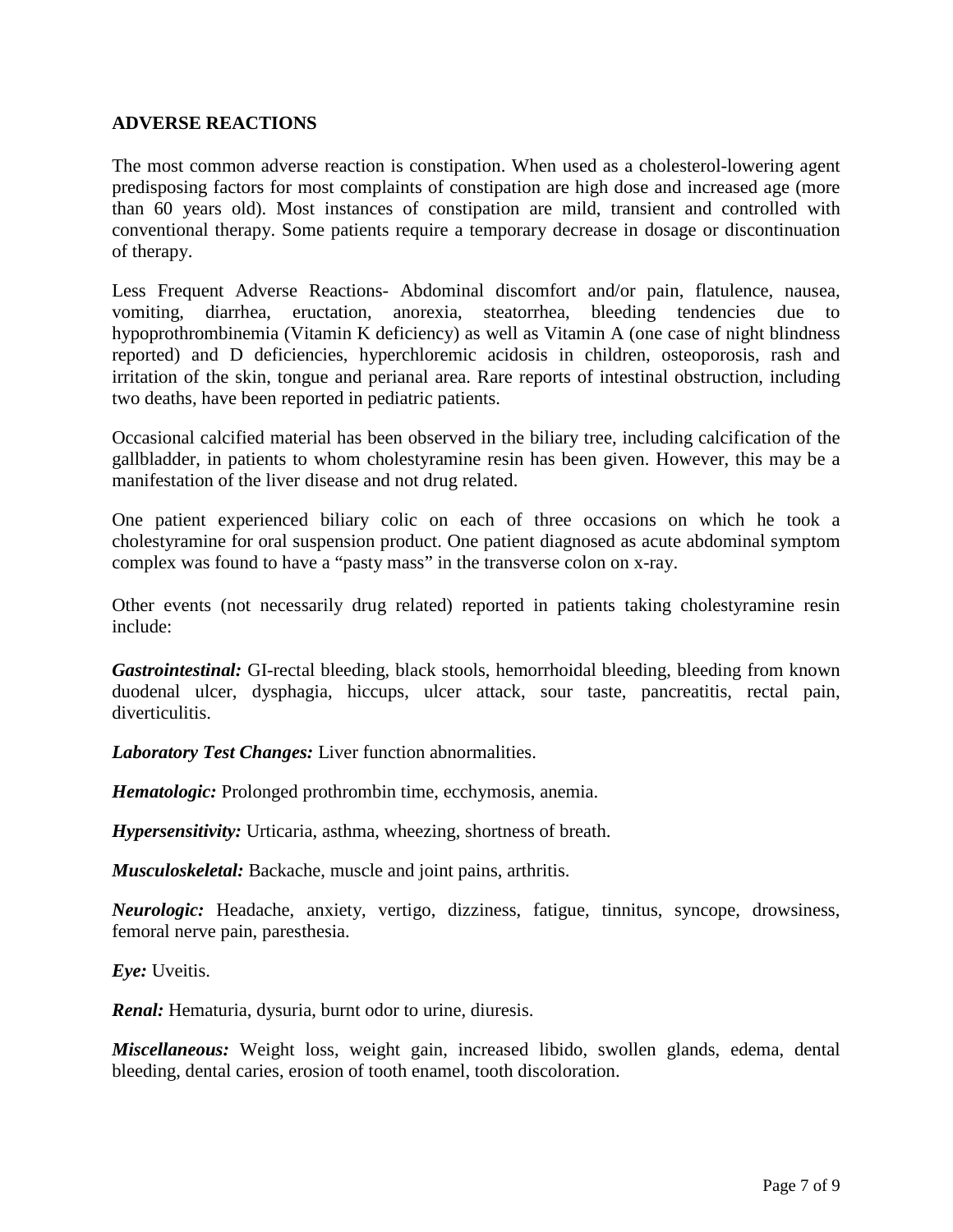## **OVERDOSAGE**

Overdosage of cholestyramine resin has been reported in a patient taking 150% of the maximum recommended daily dosage for a period of several weeks. No ill effects were reported. Should an overdosage occur, the chief potential harm would be obstruction of the gastrointestinal tract. The location of such potential obstruction, the degree of obstruction and the presence or absence of normal gut motility would determine treatment.

# **DOSAGE AND ADMINISTRATION**

The recommended starting adult dose for cholestyramine for oral suspension, USP is 1 sachet or 1 level scoopful (9 grams of cholestyramine for oral suspension, USP contains 4 grams of anhydrous cholestyramine resin) once or twice a day. The recommended maintenance dose for cholestyramine for oral suspension, USP is 2 sachets to 4 sachets or scoopfuls daily (8 grams to 16 grams anhydrous cholestyramine resin) divided into two doses. It is recommended that increases in dose be gradual with periodic assessment of lipid/lipoprotein levels at intervals of not less than 4 weeks. The maximum recommended daily dose is 6 sachets or scoopfuls of cholestyramine for oral suspension, USP (24 grams of anhydrous cholestyramine resin). The suggested time of administration is at mealtime but may be modified to avoid interference with absorption of other medications. Although the recommended dosing schedule is twice daily, cholestyramine for oral suspension, USP may be administered in 1 dose per day to 6 doses per day.

### **Cholestyramine for oral suspension, USP should not be taken in its dry form. Always mix the dry powder with water or other fluids before ingesting. See Preparation Instructions.**

#### **Concomitant Therapy**

Preliminary evidence suggests that the lipid-lowering effects of cholestyramine on total and LDL-cholesterol are enhanced when combined with a HMG-CoA reductase inhibitor, e.g., pravastatin, lovastatin, simvastatin and fluvastatin. Additive effects on LDL-cholesterol are also seen with combined nicotinic acid/cholestyramine therapy. See **[PRECAUTIONS,](#page-3-0) [Drug](#page-4-2)  [Interactions](#page-4-2)** for recommendations on administering concomitant therapy.

#### **Preparation**

The color of cholestyramine for oral suspension, USP may vary somewhat from batch to batch but this variation does not affect the performance of the product. Place the contents of one single-dose sachet or one level scoopful of cholestyramine for oral suspension, USP in a glass or cup. Add at least 2 ounces to 6 ounces of water or the non-carbonated beverage of your choice. Stir to a uniform consistency.

Cholestyramine for oral suspension, USP may also be mixed with highly fluid soups or pulpy fruits with a high moisture content such as applesauce or crushed pineapple.